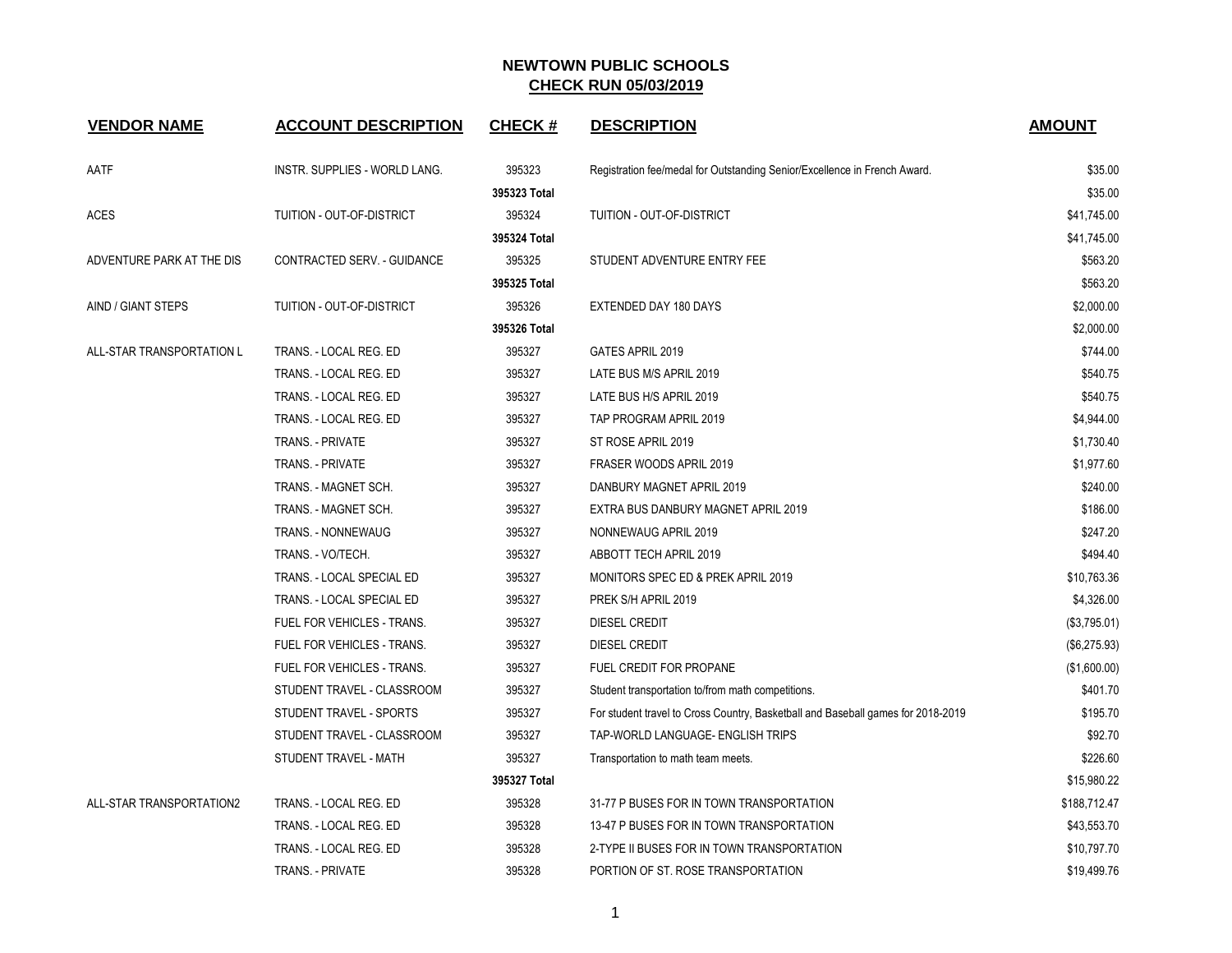| <b>VENDOR NAME</b>          | <b>ACCOUNT DESCRIPTION</b>         | <b>CHECK#</b> | <b>DESCRIPTION</b>                                               | <b>AMOUNT</b> |
|-----------------------------|------------------------------------|---------------|------------------------------------------------------------------|---------------|
| ALL-STAR TRANSPORTATION2    | <b>TRANS. - PRIVATE</b>            | 395328        | PORTION OF FRAISER WOODS TRANSPORTATION                          | \$5,165.45    |
|                             | <b>TRANS. - PRIVATE</b>            | 395328        | PORTION OF H.VALLEY TRANSPORTATION                               | \$5,013.53    |
|                             | TRANS. - MAGNET SCH.               | 395328        | PORTION OF DANBURY MAGNET SCHOOL TRANSPORTATION (1/2 BUS)        | \$3,059.10    |
|                             | TRANS. - MAGNET SCH.               | 395328        | PORTION OF ECA TRANSPORTATION                                    | \$4,375.44    |
|                             | TRANS. - MAGNET SCH.               | 395328        | PORTION OF RCA TRANSPORTATION                                    | \$4,253.90    |
|                             | TRANS. - NONNEWAUG                 | 395328        | PORTION OF NONNEWAUG TRANSPORTATION                              | \$4,008.25    |
|                             | TRANS. - VO/TECH.                  | 395328        | PORTION OF HATS TRANSPORTATION                                   | \$5,499.69    |
|                             | TRANS. - LOCAL SPECIAL ED          | 395328        | 3-W/C BUSES FOR LSPED TRANSPORTATION                             | \$17,714.97   |
|                             | TRANS. - LOCAL SPECIAL ED          | 395328        | 6-TYPE II BUSES FOR LSPED TRANSPORTATION                         | \$17,292.66   |
|                             |                                    | 395328 Total  |                                                                  | \$328,946.62  |
| AMAZON (9)                  | INSTR. SUPPLIES - SOC. STUDIES     | 395329        | SS Dep't supplies (encumbered).                                  | \$16.75       |
|                             | INSTR. SUPPLIES - SOC. STUDIES     | 395329        | SS Dep't supplies (encumbered).                                  | \$47.52       |
|                             | INSTR. SUPPLIES - SOC. STUDIES     | 395329        | SS Dep't supplies (encumbered).                                  | \$4.99        |
|                             | INSTR. SUPPLIES - P.E.             | 395329        | Pro-Standard Complete System + Head immobilizer + 3 straps (Red) | \$58.99       |
|                             | INSTR. SUPPLIES - P.E.             | 395329        | Pro-Standard Complete System + Head immobilizer + 3 straps (Red) | \$246.00      |
|                             |                                    | 395329 Total  |                                                                  | \$374.25      |
| AMERICAN RED CROSS          | STAFF TRAIN. - HEALTH ADMIN.       | 395330        | CPR/FIRST AID TRAIN 2018/19                                      | \$27.00       |
|                             |                                    | 395330 Total  |                                                                  | \$27.00       |
| ANTHEM BLUE CROSS AN        | P/R - VOLUNTARY VISION INS.        | 395331        | <b>PR MAY 2019</b>                                               | \$1,210.12    |
|                             | P/R - VOLUNTARY VISION INS.        | 395331        | PR APRIL 2019                                                    | \$1,215.32    |
|                             |                                    | 395331 Total  |                                                                  | \$2,425.44    |
| <b>ANTHEM LIFE</b>          | P/R - VOLUNTARY LIFE INS.          | 395332        | LIFE MAY 2019                                                    | \$1,878.05    |
|                             | P/R - VOLUNTARY LTD INS.           | 395332        | <b>LTD MAY 2019</b>                                              | \$3,713.51    |
|                             |                                    | 395332 Total  |                                                                  | \$5,591.56    |
| <b>BIO RAD LABORATORIES</b> | <b>INSTR. SUPPLIES - SCIENCE</b>   | 395333        | See attached list                                                | \$946.44      |
|                             |                                    | 395333 Total  |                                                                  | \$946.44      |
| <b>BOOKSOURCE THE</b>       | <b>TEXTBOOKS - CLASSROOM</b>       | 395334        | ANF-BOD 19 Level A Nonfiction Body and Health                    | \$54.33       |
|                             | TEXTBOOKS - CLASSROOM              | 395334        | BNF-SCI 19 Level B Nonfiction Science, no shipping               |               |
|                             |                                    | 395334 Total  |                                                                  | \$108.58      |
| CAROLINA BIOLOGICAL         | INSTR. SUPPLIES - CLASSROOM        | 395335        | Painted Lady Larv Item#14405                                     | \$126.56      |
|                             | <b>INSTR. SUPPLIES - CLASSROOM</b> | 395335        | Shipping - \$103.22 less \$50 coupon code CJ                     | \$30.07       |
|                             |                                    | 395335 Total  |                                                                  | \$156.63      |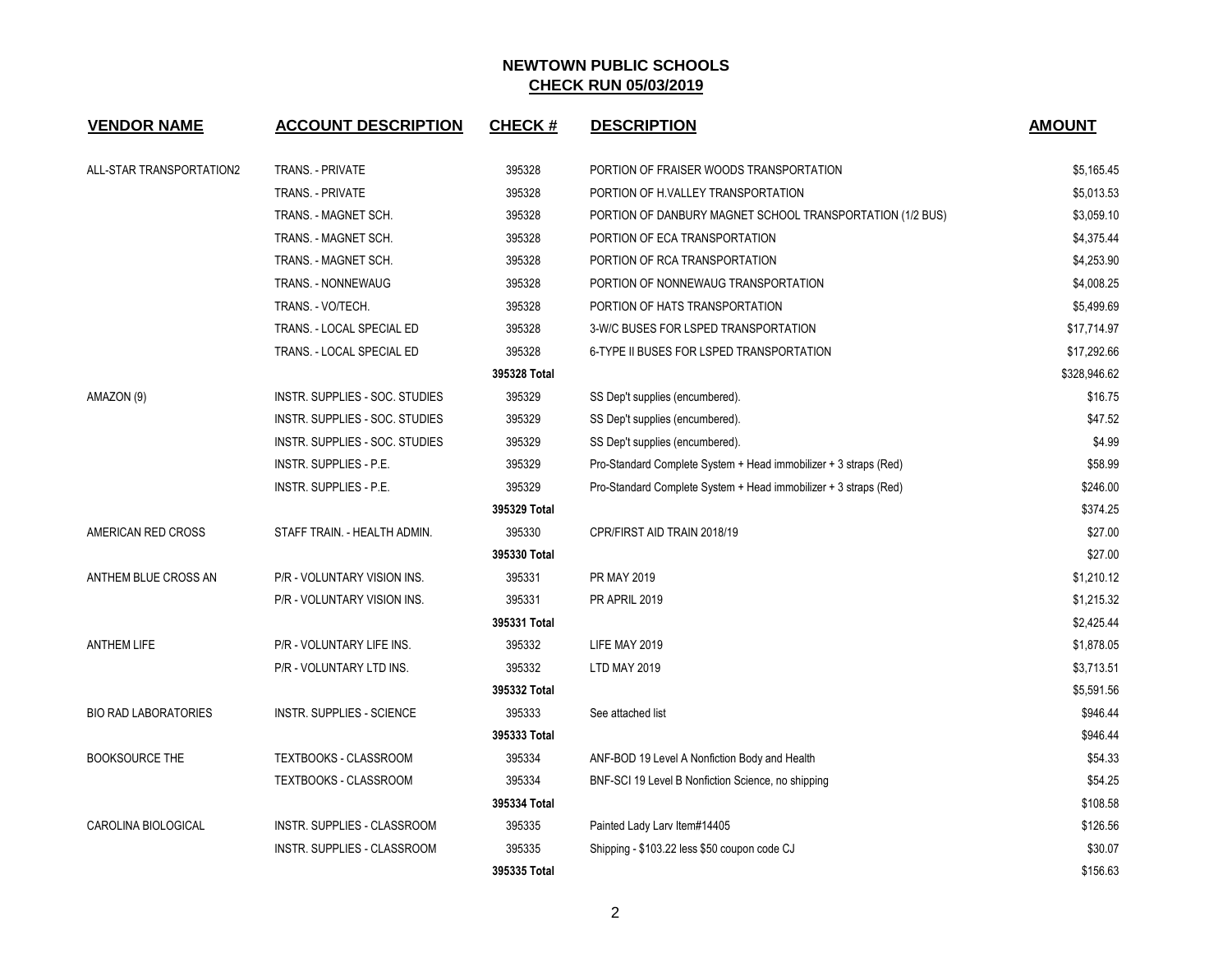| <b>VENDOR NAME</b>            | <b>ACCOUNT DESCRIPTION</b>    | <b>CHECK#</b> | <b>DESCRIPTION</b>                                      | <b>AMOUNT</b> |
|-------------------------------|-------------------------------|---------------|---------------------------------------------------------|---------------|
| CAROLINA BIOLOGICAL SUPPL     | <b>REPAIRS - SCIENCE</b>      | 395336        | Replacement Electronic Pocket Scale, Item 702358        | \$131.10      |
|                               | <b>REPAIRS - SCIENCE</b>      | 395336        | Replacement Microscope Wolfe CFL, Item 590950 FREE SHIP | \$251.75      |
|                               |                               | 395336 Total  |                                                         | \$382.85      |
| CARTOUN, BONITA F.            | INSTR. SUPPLIES - CLASSROOM   | 395337        | TRI-FOLD PRESENTATION BOARDS                            | \$60.00       |
|                               |                               | 395337 Total  |                                                         | \$60.00       |
| CBS LLC                       | REPAIRS - INFO. TECH.         | 395338        | Replace projectors that are not working in the District | \$1,578.00    |
|                               |                               | 395338 Total  |                                                         | \$1,578.00    |
| CHARTER COMMUNICATION         | <b>TELEPHONE &amp; CABLE</b>  | 395339        | SERV 2018/193,153.60 PER MONTH                          | \$3,193.55    |
|                               |                               | 395339 Total  |                                                         | \$3,193.55    |
| <b>CRYSTAL ROCK</b>           | INSTR. SUPPLIES - CLASSROOM   | 395340        | Delivery of 18, 5 gallon bottles of water,              | \$57.00       |
|                               | INSTR. SUPPLIES - CLASSROOM   | 395340        | Rental of Cold/Hot Cooler                               | \$3.00        |
|                               |                               | 395340 Total  |                                                         | \$60.00       |
| <b>DCS PROMOTIONS LLC</b>     | <b>EQUIP RENTAL - B&amp;G</b> | 395341        | POLO SHIRTS                                             | \$3,726.50    |
|                               |                               | 395341 Total  |                                                         | \$3,726.50    |
| <b>EAST RIVER ENERGY INC.</b> | FUEL FOR VEHICLES - TRANS.    | 395342        | DIESEL 1803.8 GAL                                       | \$3,795.01    |
|                               |                               | 395342 Total  |                                                         | \$3,795.01    |
| <b>EDADVANCE</b>              | STAFF TRAIN. - STAFF DEVELOP. | 395343        | EDAVANCE (550.00)                                       | \$800.00      |
|                               |                               | 395343 Total  |                                                         | \$800.00      |
| <b>EMC PUBLISHING LLC</b>     | INSTR. SUPPLIES - WORLD LANG. | 395344        | Italian workbooks Ecco Uno.                             | \$539.00      |
|                               | INSTR. SUPPLIES - WORLD LANG. | 395344        | Italian workbooks Ecco Due.                             | \$215.60      |
|                               | INSTR. SUPPLIES - WORLD LANG. | 395344        | Italian workbooks Ecco Tre.                             | \$413.10      |
|                               | INSTR. SUPPLIES - WORLD LANG. | 395344        | Shipping fee.                                           | \$116.77      |
|                               |                               | 395344 Total  |                                                         | \$1,284.47    |
| EVERSOURCE (ELEC-BOE)         | ELECTRICITY - H.              | 395345        | ELEC 51084633023 28640.0 KWH                            | \$4,870.54    |
|                               | ELECTRICITY - S.H.            | 395345        | ELEC 51466947041 32,548. KWH                            | \$7,651.43    |
|                               | ELECTRICITY - H.S.            | 395345        | ELEC 51223253097 20.0 KWH                               | \$46.02       |
|                               | ELECTRICITY - H.S.            | 395345        | ELEC 51318375011 3463.0 KWH                             | \$480.90      |
|                               | ELECTRICITY - H.S.            | 395345        | ELEC 51418253076 349,200.0 KWH                          | \$54,108.58   |
|                               | ELECTRICITY - H.S.            | 395345        | ELEC 51356633040 20.0 KWH                               | \$46.02       |
|                               |                               | 395345 Total  |                                                         | \$67,203.49   |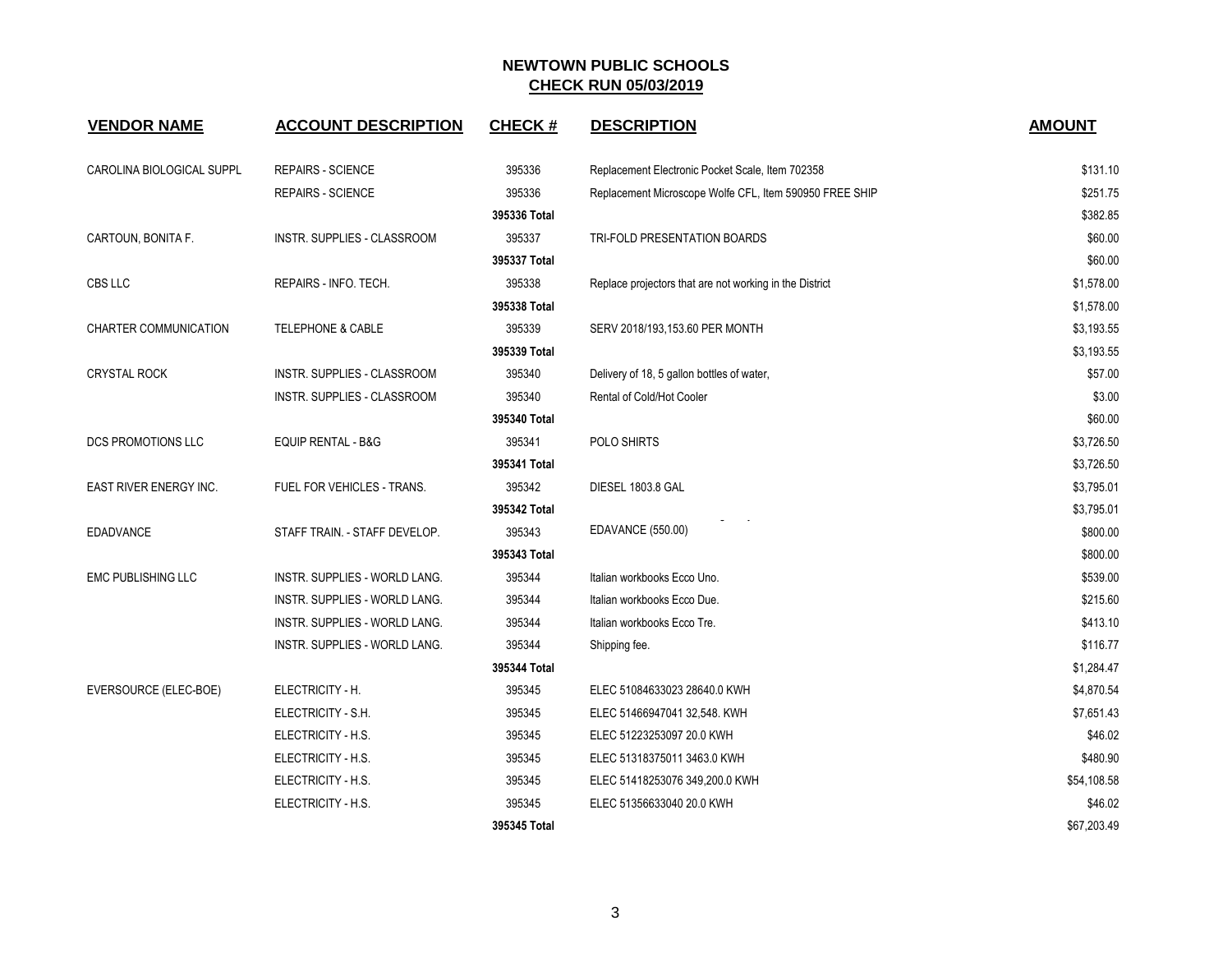| <b>VENDOR NAME</b>             | <b>ACCOUNT DESCRIPTION</b>              | <b>CHECK#</b> | <b>DESCRIPTION</b>                                                             | <b>AMOUNT</b> |
|--------------------------------|-----------------------------------------|---------------|--------------------------------------------------------------------------------|---------------|
| EVERSOURCE (GAS-BOE)           | PROPANE & NATURAL GAS - RIS.            | 395346        | GAS 194.8 CCF                                                                  | \$289.41      |
|                                | <b>PROPANE &amp; NATURAL GAS - H.S.</b> | 395346        | GAS 57379855042 295.5 CCF                                                      | \$410.35      |
|                                | PROPANE & NATURAL GAS - H.S.            | 395346        | GAS 57379855042 475.5 CCF                                                      | \$593.27      |
|                                |                                         | 395346 Total  |                                                                                | \$1,293.03    |
| <b>FLAGHOUSE</b>               | INSTR. SUPPLIES - P.E.                  | 395347        | MARATHON ULTRA STERL - 5 RESCUE TUBE                                           | \$396.11      |
|                                | INSTR. SUPPLIES - P.E.                  | 395347        | MARATHON ULTRA STERL - 5 RESCUE TUBE                                           |               |
|                                |                                         | 395347 Total  |                                                                                | \$1,288.43    |
| FLEXCONCOMPANY INC.            | SUPPLIES - LIBRARY                      | 395348        | Rolls of heavy plastic book covering materials for RIS LMC paperback books     | \$338.68      |
|                                |                                         | 395348 Total  |                                                                                | \$338.68      |
| FLINN SCIENTIFIC INC           | <b>INSTR. SUPPLIES - SCIENCE</b>        | 395349        | See attached list- quote 199721                                                | \$1,621.60    |
|                                |                                         | 395349 Total  |                                                                                | \$1,621.60    |
| FOLLETT SCHOOL SOLUTIONS       | SUPPLIES - LIBRARY                      | 395350        | Nutmeg Nominee book order (See Attached list) NO SHIPPING                      | \$70.04       |
|                                | INSTR. SUPPLIES - WORLD LANG.           | 395350        | Latin workbooks (Ecce Romani).                                                 | \$463.75      |
|                                | INSTR. SUPPLIES - WORLD LANG.           | 395350        | Bien Dit 3 workbook.                                                           | \$376.64      |
|                                | INSTR. SUPPLIES - WORLD LANG.           | 395350        | Ecco Uno 1 Italian workbook.                                                   | \$408.00      |
| FOLLETT SCHOOL SOLUTIONS       | INSTR. SUPPLIES - WORLD LANG.           | 395350        | Ecco Due 2 Italian workbook.                                                   | \$350.14      |
|                                | INSTR. SUPPLIES - WORLD LANG.           | 395350        | <b>BIEN DIT 1 WORKBOOK</b>                                                     | \$205.00      |
|                                |                                         | 395350 Total  |                                                                                | \$1,873.57    |
| <b>FOUNDATION FOR CHILDREN</b> | STAFF TRAIN. - ELEM.                    | 395351        | PEDIATRIC EDUC. (96636)                                                        | \$100.00      |
|                                |                                         | 395351 Total  |                                                                                | \$100.00      |
| <b>GELINAS JOHN DR.</b>        | PROF. SERV. - PSYCH/MED. EVAL.          | 395352        | <b>CONSULTATION FOR AR</b>                                                     | \$250.00      |
|                                |                                         | 395352 Total  |                                                                                | \$250.00      |
| GLYNN, MEGHAN                  | STAFF TRAVEL - PUPIL SERV.              | 395353        | <b>TRAVEL (96719)</b>                                                          | \$9.28        |
|                                |                                         | 395353 Total  |                                                                                | \$9.28        |
| <b>GRAINGER</b>                | B. & G. REPAIRS - M.G.                  | 395354        | <b>FAN REPLACE - MG</b>                                                        | \$105.18      |
|                                | B. & G. REPAIRS - H.S.                  | 395354        | TANK FLANGES FOR PIT REPAIR - NHS                                              | \$76.16       |
|                                |                                         | 395354 Total  |                                                                                | \$181.34      |
| HILARIO'S SERVICE CENTER,      | <b>REPAIRS - MAINT.</b>                 | 395355        | TOW COURIER VEHICLE FROM NMS TO HWY DEPT NT55                                  | \$229.69      |
|                                |                                         | 395355 Total  |                                                                                | \$229.69      |
| <b>IXL LEARNING</b>            | STAFF TRAIN. - COMPUTER ED.             | 395356        | Computer training portion. See attached quote.                                 | \$433.00      |
|                                | STAFF TRAIN. - CLASSROOM                | 395356        | For pilot of classroom license for 90 students, to be used across disciplines. |               |
|                                |                                         | 395356 Total  |                                                                                | \$2,159.00    |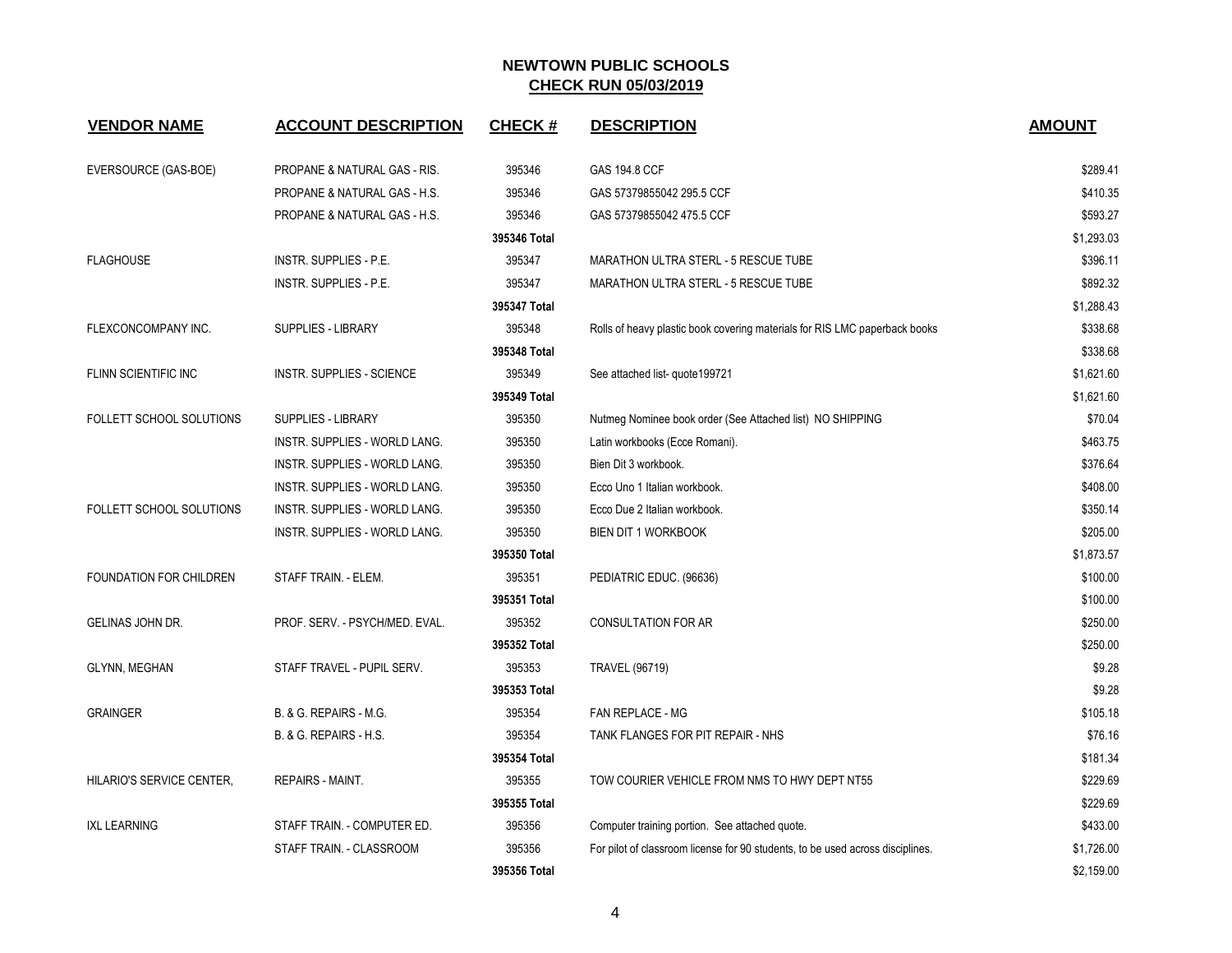| <b>VENDOR NAME</b>       | <b>ACCOUNT DESCRIPTION</b>      | <b>CHECK#</b>          | <b>DESCRIPTION</b>                                                                | <b>AMOUNT</b> |
|--------------------------|---------------------------------|------------------------|-----------------------------------------------------------------------------------|---------------|
| K - MAN GLASS CORP       | <b>EMERGENCY REPAIRS - M.G.</b> | 395357                 | WINDOW REPLACE - MG                                                               | \$363.00      |
|                          |                                 | 395357 Total           |                                                                                   | \$363.00      |
| <b>KENNEDY, DANIELLE</b> | STAFF TRAVEL - PUPIL SERV.      | 395358                 | travel (96719)                                                                    | \$107.07      |
|                          |                                 | 395358 Total           |                                                                                   | \$107.07      |
| KINSLEY POWER SYSTEMS    | <b>B&amp;G CONTRACTED SERV.</b> | 395359                 | PREVENT MAINT GENERATOR SVC - MG/HOM/NMS/NHS 2018-2019                            | \$460.00      |
|                          | <b>B&amp;G CONTRACTED SERV.</b> | 395359                 | PREVENT MAINT GENERATOR SVC - MG/HOM/NMS/NHS 2018-2019                            | \$460.00      |
|                          | <b>B&amp;G CONTRACTED SERV.</b> | 395359                 | PREVENT MAINT GENERATOR SVC - MG/HOM/NMS/NHS 2018-2019                            | \$460.00      |
|                          | B&G CONTRACTED SERV.            | 395359                 | PREVENT MAINT GENERATOR SVC - MG/HO                                               | \$454.00      |
|                          |                                 | 395359 Total           |                                                                                   | \$1,834.00    |
| LARRACUENTE, CARLA       | STAFF TRAVEL - PUPIL SERV.      | 395360                 | travel (96719)                                                                    | \$21.63       |
|                          | STAFF TRAVEL - PUPIL SERV.      | 395360                 | travel (96719)                                                                    | \$16.59       |
|                          | STAFF TRAVEL - PUPIL SERV.      | 395360                 | travel (96719)                                                                    | \$17.40       |
|                          |                                 | 395360 Total           |                                                                                   | \$55.62       |
| LEARNING ALLY INC.       | INSTR. SUPPLIES - SP. ED. H.S.  | 395361                 | LICENSE RENEWAL FOR LEARNING ALLY                                                 | \$2,420.00    |
|                          |                                 | 395361 Total           |                                                                                   | \$2,420.00    |
| LONGOBUCCO, KIMBERLY     | STAFF TRAVEL - ADMIN.           | 395362                 | <b>TRAVEL WORKSHOPS</b>                                                           | \$129.46      |
|                          | STAFF TRAVEL - ADMIN.           | 395362                 | TRAVEL WELLER DINNER AWARDS                                                       | \$27.26       |
|                          |                                 | 395362 Total           |                                                                                   | \$156.72      |
| MACHADO, ANA PAULA DR.   | MEDICAL ADVISOR - HEALTH ADMIN  | 395363                 | MEDICAL DIRECTOR MAY 2019                                                         | \$1,000.00    |
|                          |                                 | 395363 Total           |                                                                                   | \$1,000.00    |
| MASON W.B. INC.          | OFF. SUPPLIES - BUS. SERV.      | 395364                 | <b>WATER 2018/19</b>                                                              | \$59.90       |
|                          | OFF. SUPPLIES - BUS. SERV.      | 395364                 | <b>SUPPLIES 2018/19</b>                                                           | \$9.75        |
|                          | OFF. SUPPLIES - ADMIN.          | 395364                 | <b>COPY PAPER</b>                                                                 | \$25.90       |
|                          | OFF. SUPPLIES - ADMIN.          | 395364                 | <b>COPY PAPER</b>                                                                 | \$7.19        |
|                          | INSTR. SUPPLIES - WORLD LANG.   | 395364                 | WL Dep't supplies: Index cards (white and multi in 5x8, 4x6 and 3x5)              | \$14.88       |
|                          | INSTR. SUPPLIES - WORLD LANG.   | 395364                 | WL Dep't supplies: Index cards (white and multi in 5x8, 4x6 and 3x5)              | (\$14.88)     |
|                          | INSTR. SUPPLIES - WORLD LANG.   | 395364                 | WL Dep't supplies: Index cards (white and multi in 5x8, 4x6 and 3x5),             | \$19.70       |
|                          | INSTR. SUPPLIES - WORLD LANG.   | 395364                 | WL Dep't supplies: Index cards (white and multi in 5x8, 4x6 and 3x5),             | \$331.35      |
|                          | INSTR. SUPPLIES - SP. ED. H.S.  | 395364<br>SUPPLIES NHS |                                                                                   | \$41.64       |
|                          | INSTR. SUPPLIES - CLASSROOM     | 395364                 | Misc. school office and classroom supplies including: writing pads, pens, pencils |               |
|                          | INSTR. SUPPLIES - CLASSROOM     | 395364                 | Misc. school office and classroom supplies including: writing pads, pens, pencils |               |
|                          | INSTR. SUPPLIES - WORLD LANG.   | 395364                 | WL Dept. supplies (encumbered).                                                   | \$146.43      |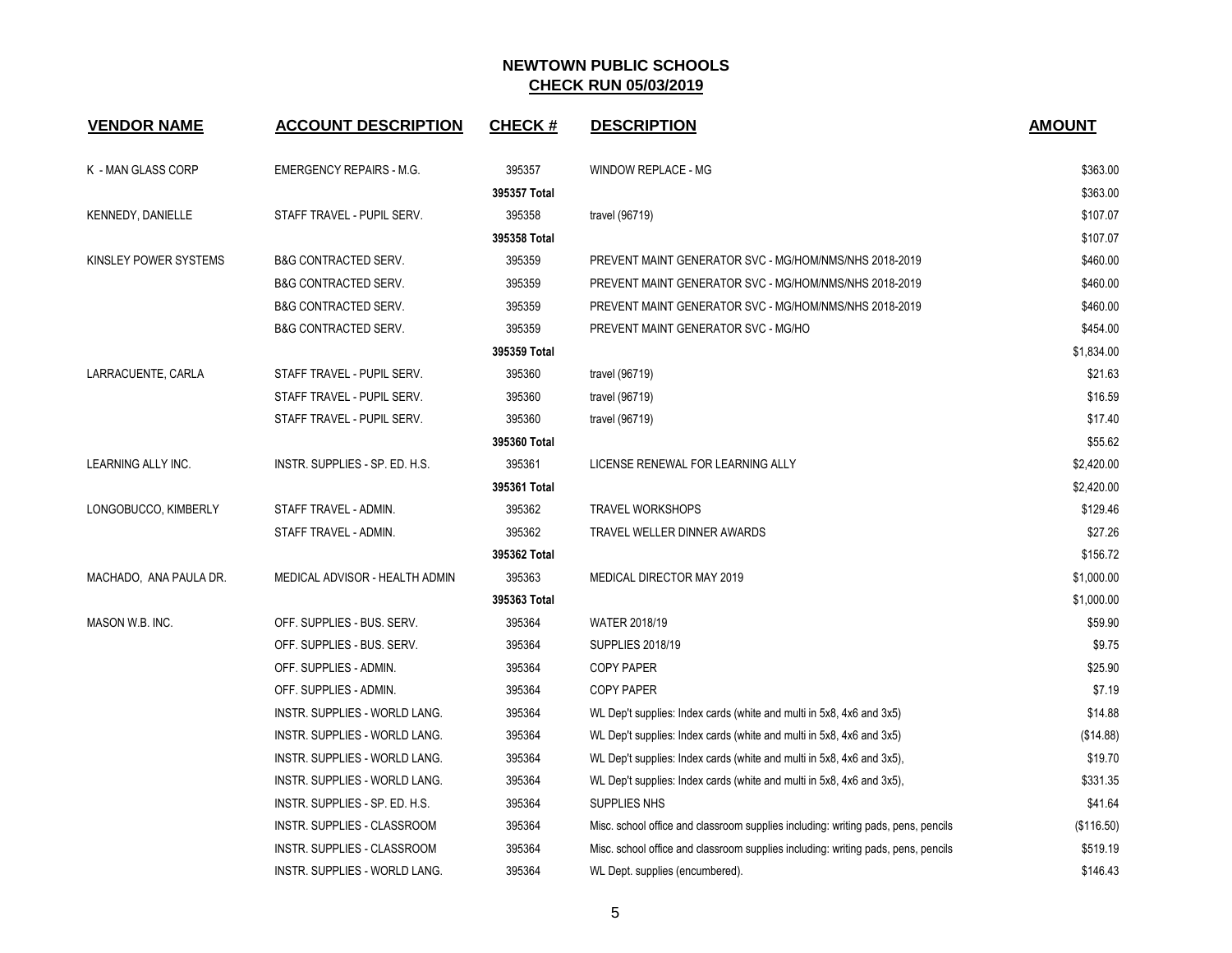| <b>VENDOR NAME</b>        | <b>ACCOUNT DESCRIPTION</b>         | <b>CHECK#</b> | <b>DESCRIPTION</b>                                                         | <b>AMOUNT</b> |
|---------------------------|------------------------------------|---------------|----------------------------------------------------------------------------|---------------|
| MASON W.B. INC.           | INSTR. SUPPLIES - GUIDANCE         | 395364        | COLOR PAPER-TAPE - PAPER CLIP- EASELS- SEE CART                            | \$990.82      |
|                           | INSTR. SUPPLIES - GUIDANCE         | 395364        | COLOR PAPER-TAPE - PAPER CLIP- EASELS- SEE CART                            | \$639.98      |
|                           | INSTR. SUPPLIES - CLASSROOM        | 395364        | Item #DIX 13882, Dixon Ticonderoga Wood case Pencil, HB #2, Yellow, Dozen  | \$111.00      |
|                           |                                    | 395364 Total  |                                                                            | \$2.786.35    |
| MCFADDEN, BETTY           | STAFF TRAIN. - ADMIN.              | 395365        | Encumber for reimbursement for food and supplies for Para Lunch and Learn, | \$366.84      |
|                           |                                    | 395365 Total  |                                                                            | \$366.84      |
| MENOUSEK, NOREEN          | <b>INSTR. SUPPLIES - GUIDANCE</b>  | 395366        | <b>SAT REG</b>                                                             | \$76.50       |
|                           |                                    | 395366 Total  |                                                                            | \$76.50       |
| MIDWEST MUSICAL IMPORTS   | <b>INSTR. SUPPLIES - MUSIC</b>     | 395367        | HOWARTH S40 ENGLISH HORN-ONE MONTH                                         | \$290.00      |
| MIDWEST MUSICAL IMPORTS   | <b>INSTR. SUPPLIES - MUSIC</b>     | 395367        | HOWARTH S40 ENGLISH HORN-ONE MONTH                                         | \$420.00      |
|                           |                                    | 395367 Total  |                                                                            | \$710.00      |
| <b>MITCHELL</b>           | FUEL FOR VEHICLES - TRANS.         | 395368        | PROPANE 1082.5 UNITS                                                       | \$1,396.43    |
|                           |                                    | 395368 Total  |                                                                            | \$1,396.43    |
| MORETTI, CHRIS            | STAFF TRAIN. - CLASSROOM           | 395369        | Administrative PD/PLC                                                      | \$49.61       |
|                           |                                    | 395369 Total  |                                                                            | \$49.61       |
| NATIONAL ASSOC. OF SCHOOL | STAFF TRAIN. - HEALTH ADMIN.       | 395370        | NASN EVENT (96654)                                                         | \$480.00      |
|                           |                                    | 395370 Total  |                                                                            | \$480.00      |
| <b>NCS PEARSON INC.</b>   | <b>INSTR. SUPPLIES - GIFTED</b>    | 395371        | <b>OLSTAT ELECTRONIC TESTING QUOTE 124298</b>                              | \$2,818.75    |
|                           |                                    | 395371 Total  |                                                                            | \$2,818.75    |
| NEWELL, KAREN             | STAFF TRAVEL - PUPIL SERV.         | 395372        | <b>TRAVEL (96719)</b>                                                      | \$44.20       |
|                           |                                    | 395372 Total  |                                                                            | \$44.20       |
| NEWTOWN BOARD OF EDU      | MEDICAL INS. PREMIUMS              | 395373        | LONG TERM DISABILITY                                                       | \$2,644.94    |
|                           | <b>ADMINISTRATION FEES</b>         | 395373        | RETIREE ADM FEE APRIL 2019                                                 | \$160.00      |
|                           | LIFE INSURANCE                     | 395373        | AD&D PREMIUM                                                               | \$1,193.34    |
|                           | LIFE INSURANCE                     | 395373        | LIFE PREMIUM                                                               | \$5,966.69    |
|                           |                                    | 395373 Total  |                                                                            | \$9,964.97    |
| NEWTOWN FOOD SERVICES     | <b>INSTR. SUPPLIES - CLASSROOM</b> | 395374        | PRINCIPAL S BREAKFAST MEETINGS                                             | \$150.00      |
|                           | OFF. SUPPLIES - ADMIN.             | 395374        | For professional Development Refreshments during school year.              | \$150.00      |
|                           |                                    | 395374 Total  |                                                                            | \$300.00      |
| <b>ON-SITE SHREDDING</b>  | CONTRACTED SERV. - BUS. SERV.      | 395375        | SHREDDING SERV 2018/19 CO                                                  | \$75.00       |
|                           |                                    | 395375 Total  |                                                                            | \$75.00       |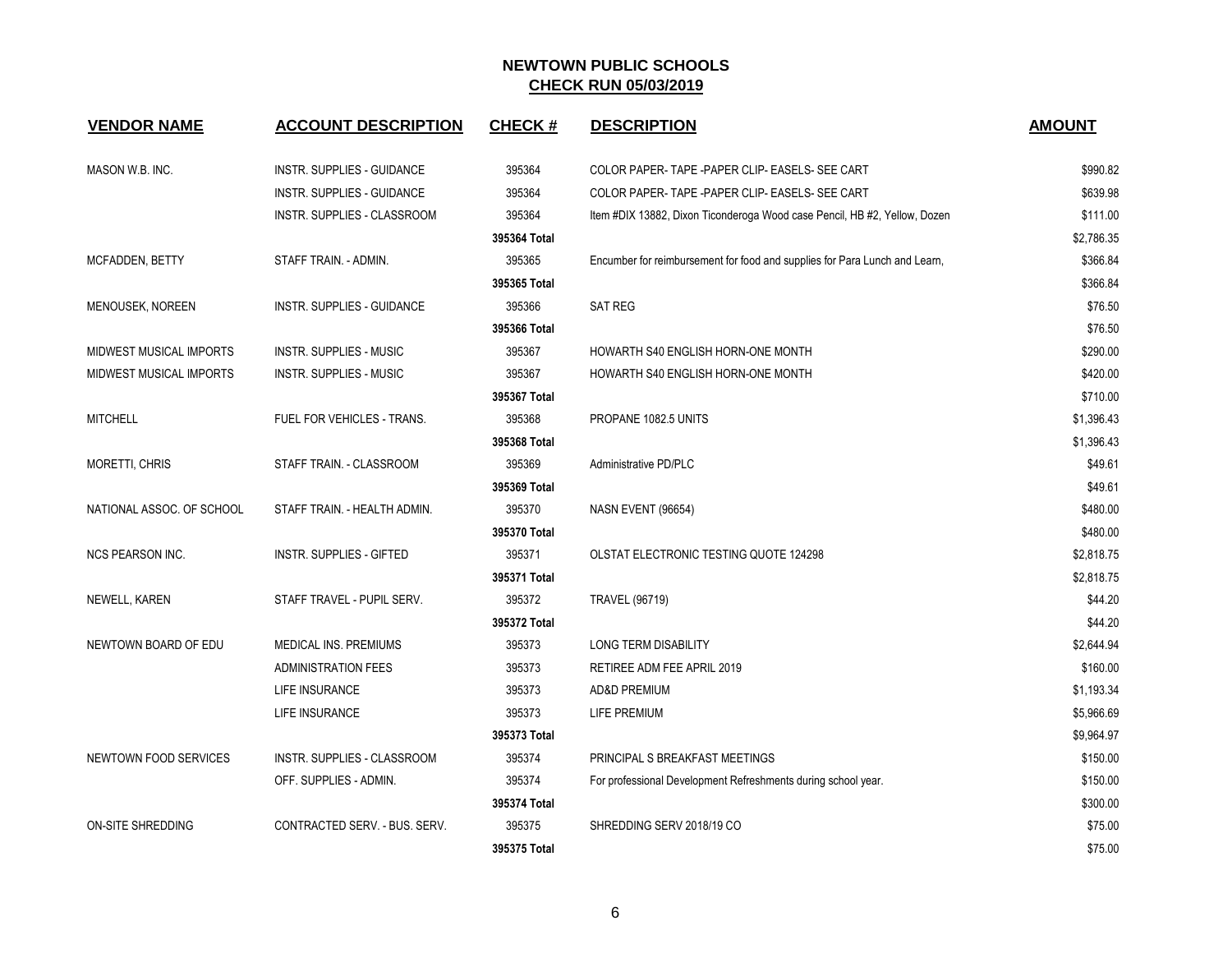| <b>VENDOR NAME</b>       | <b>ACCOUNT DESCRIPTION</b>               | <b>CHECK#</b> | <b>DESCRIPTION</b>                                                        | <b>AMOUNT</b> |
|--------------------------|------------------------------------------|---------------|---------------------------------------------------------------------------|---------------|
| <b>PEAP</b>              | CONTRACTED SERV. - CLASSRM               | 395376        | Presidential Awards for student achievement 2019                          | \$315.00      |
|                          |                                          | 395376 Total  |                                                                           | \$315.00      |
| PEARSON EDUCATION INC. 6 | INSTR. SUPPLIES - WORLD LANG.            | 395377        | AP Spanish workbooks: Preparing for the Language and Culture Examination. | \$1,738.80    |
|                          | INSTR. SUPPLIES - WORLD LANG.            | 395377        | AP French workbooks: Preparing for the Language and Culture Examination.  | \$929.40      |
|                          | INSTR. SUPPLIES - WORLD LANG.            | 395377        | Shipping fee.                                                             | \$200.12      |
|                          |                                          | 395377 Total  |                                                                           | \$2.868.32    |
| PEAVEY, LYNN COMPANY     | STAFF TRAIN. - SCIENCE                   | 395378        | See Attached list and quote from A Woodruff                               | \$127.55      |
|                          |                                          | 395378 Total  |                                                                           | \$127.55      |
| PETTY CASH - M/S         | OFF. SUPPLIES - ADMIN.                   | 395379        | PETTY CASH                                                                | \$142.25      |
|                          | <b>INSTR. SUPPLIES - SCIENCE</b>         | 395379        | PETTY CASH                                                                | \$35.47       |
|                          | INSTR. SUPPLIES - CLASSROOM              | 395379        | PETTY CASH                                                                | \$17.68       |
|                          | <b>INSTR. SUPPLIES - GUIDANCE</b>        | 395379        | PETTY CASH                                                                | \$46.96       |
|                          |                                          | 395379 Total  |                                                                           | \$242.36      |
| POMPANO, MARK J.         | STAFF TRAVEL - SECURITY                  | 395380        | <b>TRAVEL &amp; PARKING</b>                                               | \$323.39      |
|                          |                                          | 395380 Total  |                                                                           | \$323.39      |
| POWERSCHOOL GROUP LLC    | CONTRACTED SERV. - INFO. TECH.           | 395381        | EFINACE PLUS FUND ACCTGMANEMENT IMPLENTATION T&M                          | \$187.50      |
|                          | CONTRACTED SERV. - INFO. TECH.           | 395381        | EFPHUMAN RESOURCES MANAGEMENT A PAYROLL IMPLEMENTATION T&M                | \$1,000.00    |
|                          | CONTRACTED SERV. - INFO. TECH.           | 395381        | EFINACE PLUS FUND ACCTGMANEMENT IMPLENTATION T&M                          | \$375.00      |
|                          | CONTRACTED SERV. - INFO. TECH.           | 395381        | EFPHUMAN RESOURCES MANAGEMENT A PAYROLL IMPLEMENTATION T&M                | \$1,890.00    |
|                          |                                          | 395381 Total  |                                                                           | \$3,452.50    |
| PULLIAM, H. DAVID        | <b>REPAIRS - MUSIC</b>                   | 395382        | piano accompanying for Spring Concert rehearsals, family concert night    | \$300.00      |
|                          |                                          | 395382 Total  |                                                                           | \$300.00      |
| RAQUEL, SONIA L          | STAFF TRAVEL - PUPIL SERV.               | 395383        | <b>TRAVEL (96719)</b>                                                     | \$92.10       |
|                          | STAFF TRAVEL - PUPIL SERV.               | 395383        | travel (96719)                                                            | \$147.55      |
|                          |                                          | 395383 Total  |                                                                           | \$239.65      |
| RED THREAD SPACES LLC    | <b>REPAIR &amp; MAINTENANCE SERVICES</b> | 395384        | HAWLEY RT FLOOR SEE QUOTATION                                             | \$14,655.00   |
|                          |                                          | 395384 Total  |                                                                           | \$14,655.00   |
| RYAN, TRACY              | STAFF TRAVEL - PUPIL SERV.               | 395385        | <b>TRAVEL (96719)</b>                                                     | \$124.06      |
|                          |                                          | 395385 Total  |                                                                           | \$124.06      |
| SANTOS, NELSON M.        | STAFF TRAVEL - INFO. TECH.               | 395386        | Intra District travel and training classes                                | \$53.30       |
|                          | STAFF TRAVEL - INFO. TECH.               | 395386        | Intra District travel and training classes                                | \$35.21       |
|                          |                                          | 395386 Total  |                                                                           | \$88.51       |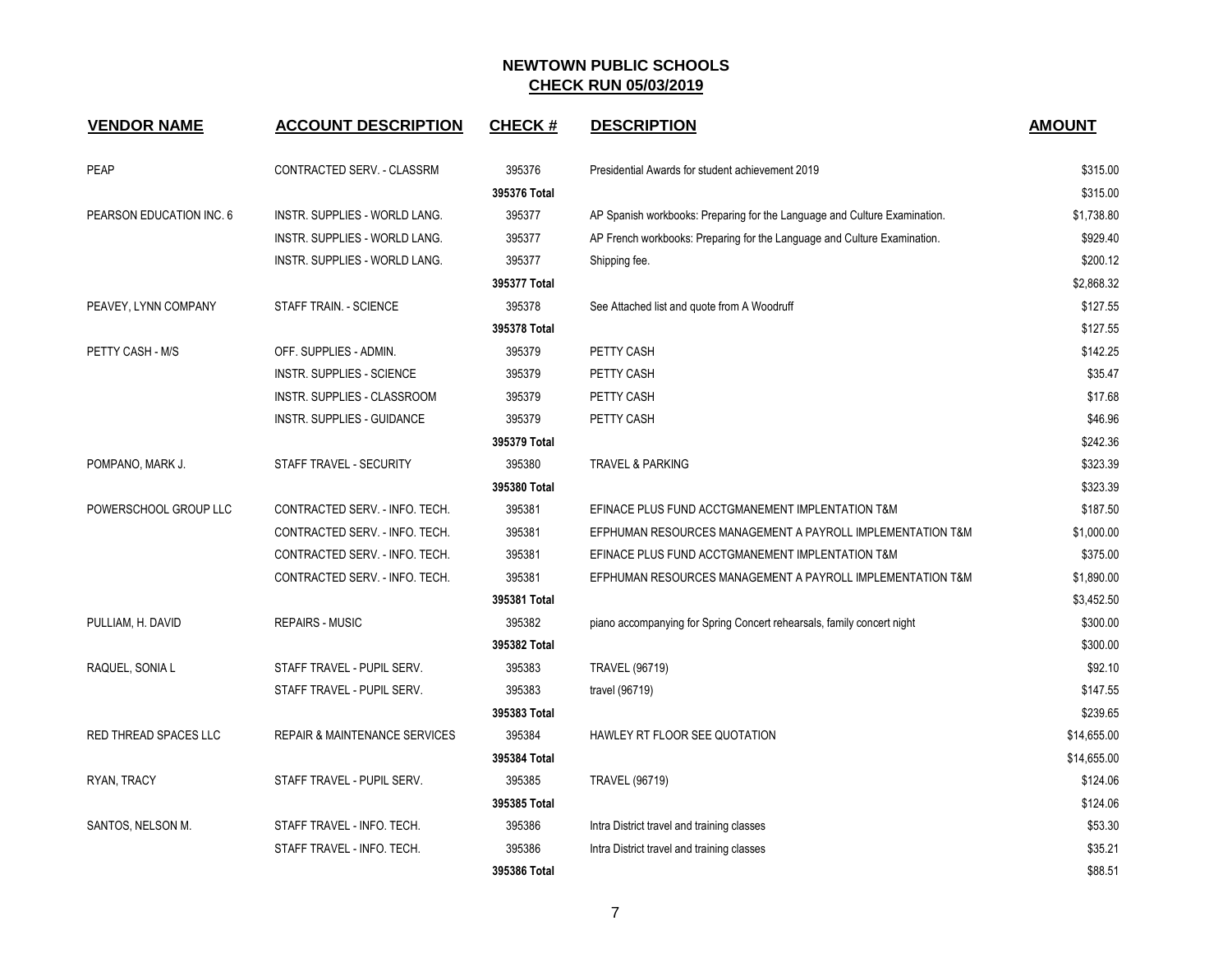| <b>VENDOR NAME</b>             | <b>ACCOUNT DESCRIPTION</b>       | <b>CHECK#</b> | <b>DESCRIPTION</b>                                                                    | <b>AMOUNT</b> |
|--------------------------------|----------------------------------|---------------|---------------------------------------------------------------------------------------|---------------|
| SAV-MOR COOLING & HEATING      | <b>CAPITAL OUTLAY</b>            | 395387        | DUCTLESS AIR CONDITIONINGFOR M/S & HAW                                                | \$78,800.00   |
|                                | <b>CAPITAL OUTLAY</b>            | 395387        | INTAKE LOUVER FOR THE CAFÉ M/S                                                        | \$1,300.00    |
|                                |                                  | 395387 Total  |                                                                                       | \$80,100.00   |
| <b>SCHOLASTIC READING CLUB</b> | <b>TEXTBOOKS - READING</b>       | 395388        | For purchase of student books throughout the school year                              | \$130.50      |
|                                | <b>TEXTBOOKS - READING</b>       | 395388        | For purchase of student books throughout the school year                              | \$8.00        |
|                                | <b>TEXTBOOKS - READING</b>       | 395388        | For purchase of student books throughout the school year                              | \$15.00       |
|                                | <b>TEXTBOOKS - READING</b>       | 395388        | For purchase of student books throughout the school year                              | \$57.00       |
|                                | <b>TEXTBOOKS - READING</b>       | 395388        | For purchase of student books throughout the school year                              | \$34.50       |
|                                | <b>TEXTBOOKS - READING</b>       | 395388        | For purchase of student books throughout the school year                              | \$12.50       |
|                                | <b>TEXTBOOKS - READING</b>       | 395388        | For purchase of student books throughout the school year                              | \$23.00       |
|                                | <b>TEXTBOOKS - READING</b>       | 395388        | For purchase of student books throughout the school year                              | \$18.00       |
|                                | <b>TEXTBOOKS - READING</b>       | 395388        | For purchase of student books throughout the school year                              | \$27.00       |
| <b>SCHOOL MART</b>             |                                  | 395388 Total  |                                                                                       | \$325.50      |
|                                | <b>INSTR. SUPPLIES - MATH</b>    | 395389        | TI 84 Plus CE EZ Spot Graphing Calculator Teacher Kit (10 calculators/accessories     | \$2,689.00    |
| <b>SCHOOL SPECIALTY</b>        |                                  | 395389 Total  |                                                                                       | \$2,689.00    |
|                                | INSTR. SUPPLIES - CLASSROOM      | 395390        | Classroom supplies as needed.                                                         | \$576.30      |
|                                | INSTR. SUPPLIES - CLASSROOM      | 395390        | Supplies, see attached, pens, folders, tape, dividers, badge holders, correction tape | \$1,187.04    |
| STATE OF CONNECTICUT           |                                  | 395390 Total  |                                                                                       | \$1,763.34    |
|                                | <b>PROF. SERV. - B. &amp; G.</b> | 395391        | ELEVATOR CERTIFICATE RENEWAL - SH                                                     | \$240.00      |
| STEVENS, ELIZABETH A.          |                                  | 395391 Total  |                                                                                       | \$240.00      |
|                                | <b>INSTR. SUPPLIES - MATH</b>    | 395392        | For Math Team student supplies                                                        | \$242.50      |
| SUNWEALTH PROJECT POOL 8       |                                  | 395392 Total  |                                                                                       | \$242.50      |
|                                | ELECTRICITY - S.H.               | 395393        | ELEC 23,899.94 KWH S/H                                                                | \$1,864.20    |
| TAFT EDUCATIONAL CEN           |                                  | 395393 Total  |                                                                                       | \$1,864.20    |
|                                | STAFF TRAIN. - CLASSROOM         | 395394        | AP PHYSICS 1/JULY 8-12/ID 19C07 WORKSHOP FOR MELISSA TORRANCE                         | \$950.00      |
| TOM'S SERVICE LLC              |                                  | 395394 Total  |                                                                                       | \$950.00      |
|                                | REPAIRS - CAFETERIA              | 395395        | <b>REPAIRS COMB I OVEN</b>                                                            | \$503.50      |
| <b>UBERTI, ANNE</b>            |                                  | 395395 Total  |                                                                                       | \$503.50      |
|                                | STAFF TRAIN. - ADMIN.            | 395396        | Encumber for reimbursement for 6-12 Admin Lunches.                                    | \$71.50       |
| <b>VERIZON WIRELESS</b>        |                                  | 395396 Total  |                                                                                       | \$71.50       |
|                                | TELEPHONE & CABLE                | 395397        | TELEPHONE SERV 2018/19                                                                | \$2,301.22    |
| WARD TOLLER, ELIZABETH         |                                  | 395397 Total  |                                                                                       | \$2,301.22    |